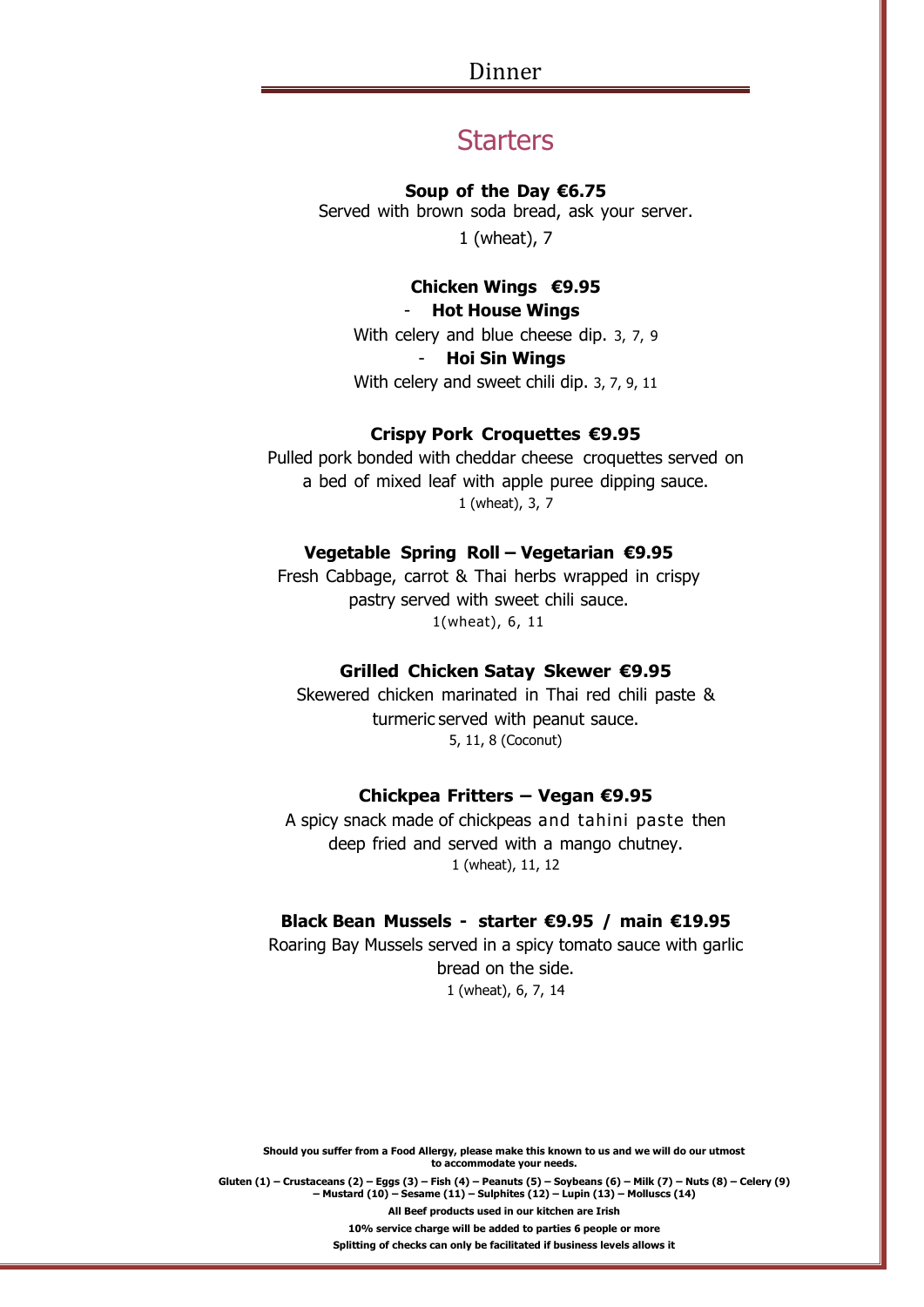# Asian Fusion – Mains

# **Thai Beef Salad €17.95**

Wok tossed beef with carrots, leeks, cucumbers and cherry tomatoes, mixed leaves tossed in lemon soya and topped with sesame seeds accompanied with Rice. 1 (wheat), 6, 11

## **Thai Green Vegetable Curry – Vegetarian €16.75**

Green chilies and peppers mixed with coconut milk, aubergine, courgettes and onion. 8 (Coconut) Accompanied with either Chips or Rice**. - Extra Tofu €2** 6

## **Thai Green Chicken Curry €18.75**

Green chilies and peppers mixed with coconut milk, aubergine, courgettes and onion. 8 (Coconut) Accompanied with either Chips or Rice.

## **Hoi Sin Pork Chop €19.95**

Pan fried pork chop in a sticky Hoi Sin glaze served with stir fried vegetables and rice. 1, 6, 11

#### **Pad Thai Beef €21.50**

Flat rice noodles tossed with stir fried beef and mixed vegetables, french beans, roasted peanuts with flavours of garlic, chili and ginger topped with lime and sesame seeds. 1, 3, 5, 6, 11

## **Chicken Supreme €21.50**

Chilli, garlic, coriander marinated chicken that is grilled and accompanied with pan fried steamed broccoli, almond and crispy sliced turmeric potato. 7, 8(Almonds), 9, 12

#### **Grilled Seabass €23.50**

Fillet of seabass on a bed of stir-fry Bok choi, carrots, peppers and spinach served with a plum sauce and caper salsa with rice on the side. 4, 6, 7, 11

## **Pan Fried Salmon €24.50**

Fresh pan-fried Salmon served on a bed of stir-fried vegetables and ginger, chili and coriander flavored egg noodles. 1 (wheat), 4, 6, 7, 11

**Should you suffer from a Food Allergy, please make this known to us and we will do our utmost to accommodate your needs.**

Gluten (1) – Crustaceans (2) – Eggs (3) – Fish (4) – Peanuts (5) – Soybeans (6) – Milk (7) – Nuts (8) – Celery (9) **– Mustard (10) – Sesame (11) – Sulphites (12) – Lupin (13) – Molluscs (14) All Beef products used in our kitchen are Irish 10% service charge will be added to parties 6 people or more Splitting of checks can only be facilitated if business levels allows it**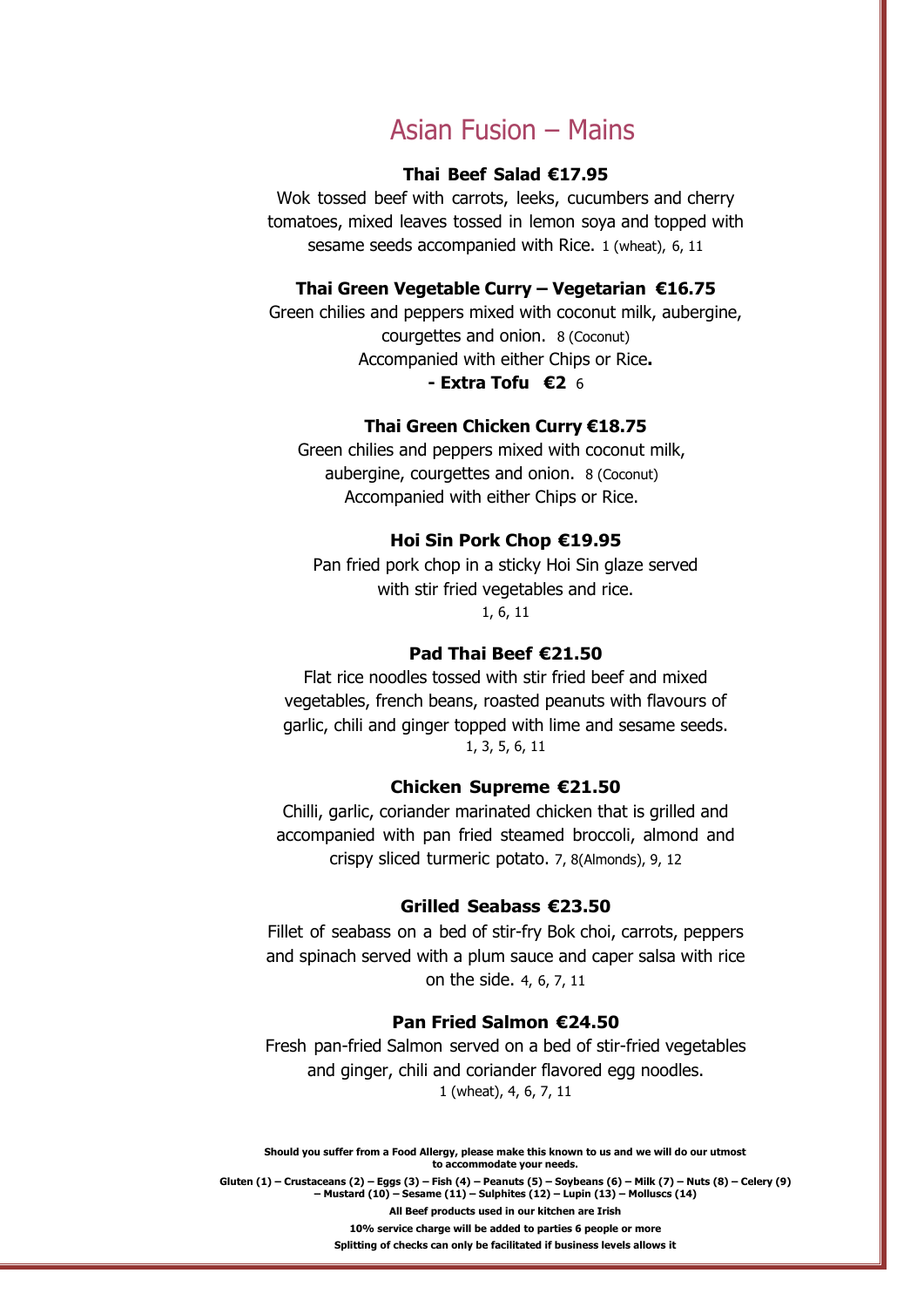# Classic - Mains

### **Baked Aubergines – Vegan €16.50**

Halved scored aubergine, baked with thyme, garlic and sea salt served on a bed of warm mixed bean salad.

# **Fish and Chips €18.50**

Beer battered hake served with tartar sauce, mushy peas and skinny fries. 1 (wheat), 3, 4, 7

# **8oz Beef Burger & Chips €18.50**

Irish Beef burger served on a brioche bun with vine tomato, rocket, Emmental cheese & garlic mayo and fries. 1 (wheat), 3, 7

## **Cajun Chicken Burger & Chips €18.50**

Grilled Cajun Chicken breast served on a brioche bun with vine tomato, rocket, Emmental cheese, garlic mayo and fries. 1 (wheat), 3, 7

#### **8oz Rib-Eye Steak €32.00**

Accompanied by a port jus, an onion boat, baked p ortobello mushroom and French fries. 9, 7, 12

### **Extra Brandy Pepper Sauce €1** 7, 12

**Should you suffer from a Food Allergy, please make this known to us and we will do our utmost to accommodate your needs.** Gluten (1) – Crustaceans (2) – Eqgs (3) – Fish (4) – Peanuts (5) – Soybeans (6) – Milk (7) – Nuts (8) – Celery (9) **– Mustard (10) – Sesame (11) – Sulphites (12) – Lupin (13) – Molluscs (14) All Beef products used in our kitchen are Irish 10% service charge will be added to parties 6 people or more Splitting of checks can only be facilitated if business levels allows it**